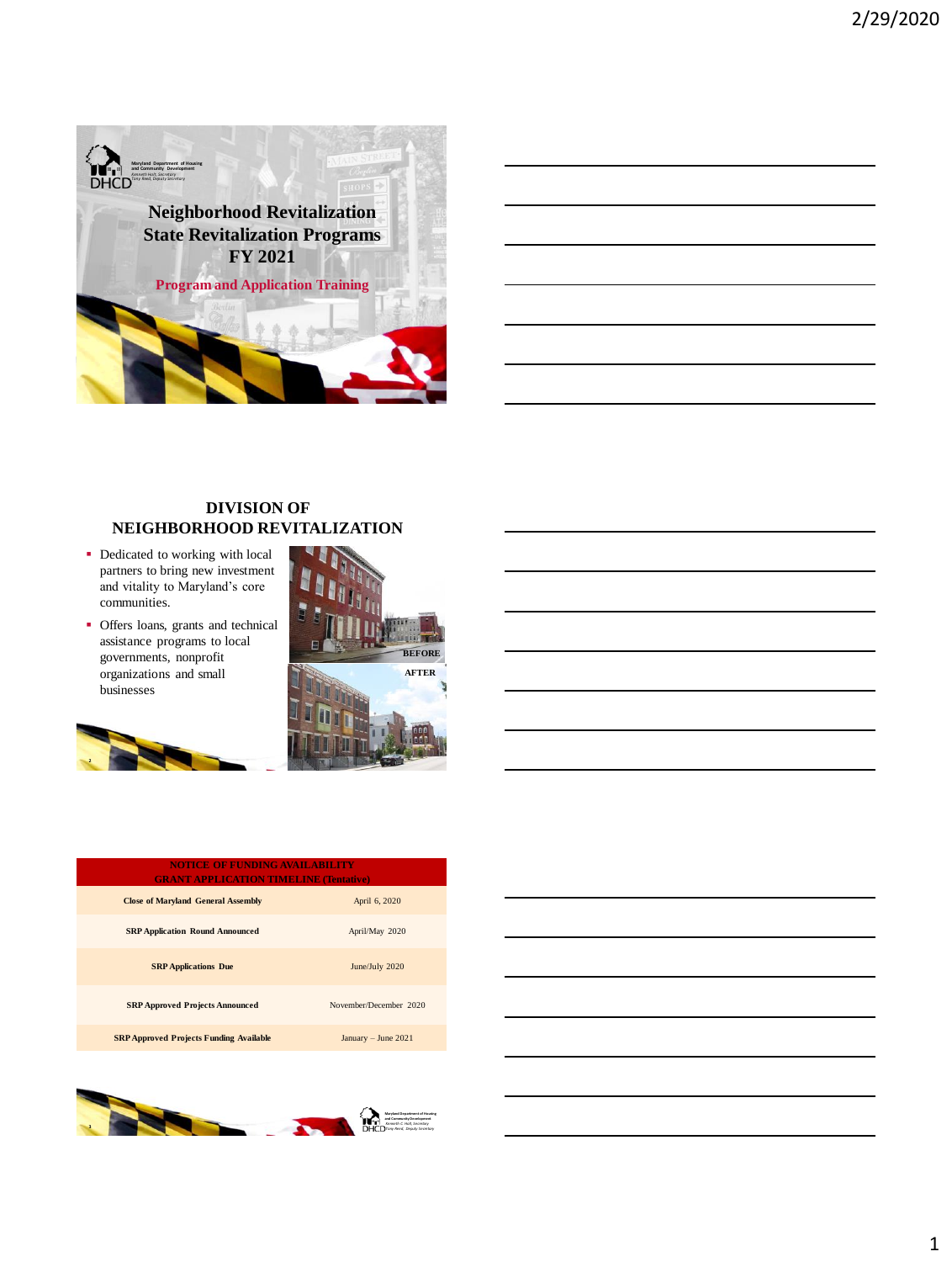| <b>HISTORICALLY PROGRAM</b><br><b>APPROPRIATION AMOUNTS</b> |                      |  |
|-------------------------------------------------------------|----------------------|--|
| <b>Program</b>                                              | <b>Capital Funds</b> |  |
| <b>Community Legacy</b>                                     | \$6 million          |  |
| <b>Strategic Demolition Fund</b><br><b>Statewide</b>        | \$3.5 million        |  |
| <b>National Capital Strategic Economic Development Fund</b> | <b>TRD</b>           |  |
|                                                             |                      |  |



#### DHCD NR STATE REVITALIZATION PROGRAMS **Program Overview**

# • Capital vs Operating Funds

- Capital
	- Land, structures, bricks and mortar
	- 15 yr. shelf life
	- Examples: Property acquisition, construction, architectural & engineering drawings, site development, demolition, deconstruction
- Operating
	- Costs associated with day to day operations of a program, organization, business, etc
	- Examples: Staff salaries, feasibility/planning studies, marketing, maintenance



|                                                                       | <b>ELIGIBLE APPLICANTS</b> | <b>Program Overview</b>                              |
|-----------------------------------------------------------------------|----------------------------|------------------------------------------------------|
| <b>Program</b>                                                        | <b>Local Governments</b>   | <b>Community Development</b><br><b>Organizations</b> |
| <b>Community Legacy</b>                                               |                            |                                                      |
| <b>Strategic Demolition Fund</b><br><b>Statewide</b>                  |                            |                                                      |
| <b>National Capital Strategic</b><br><b>Economic Development Fund</b> |                            |                                                      |

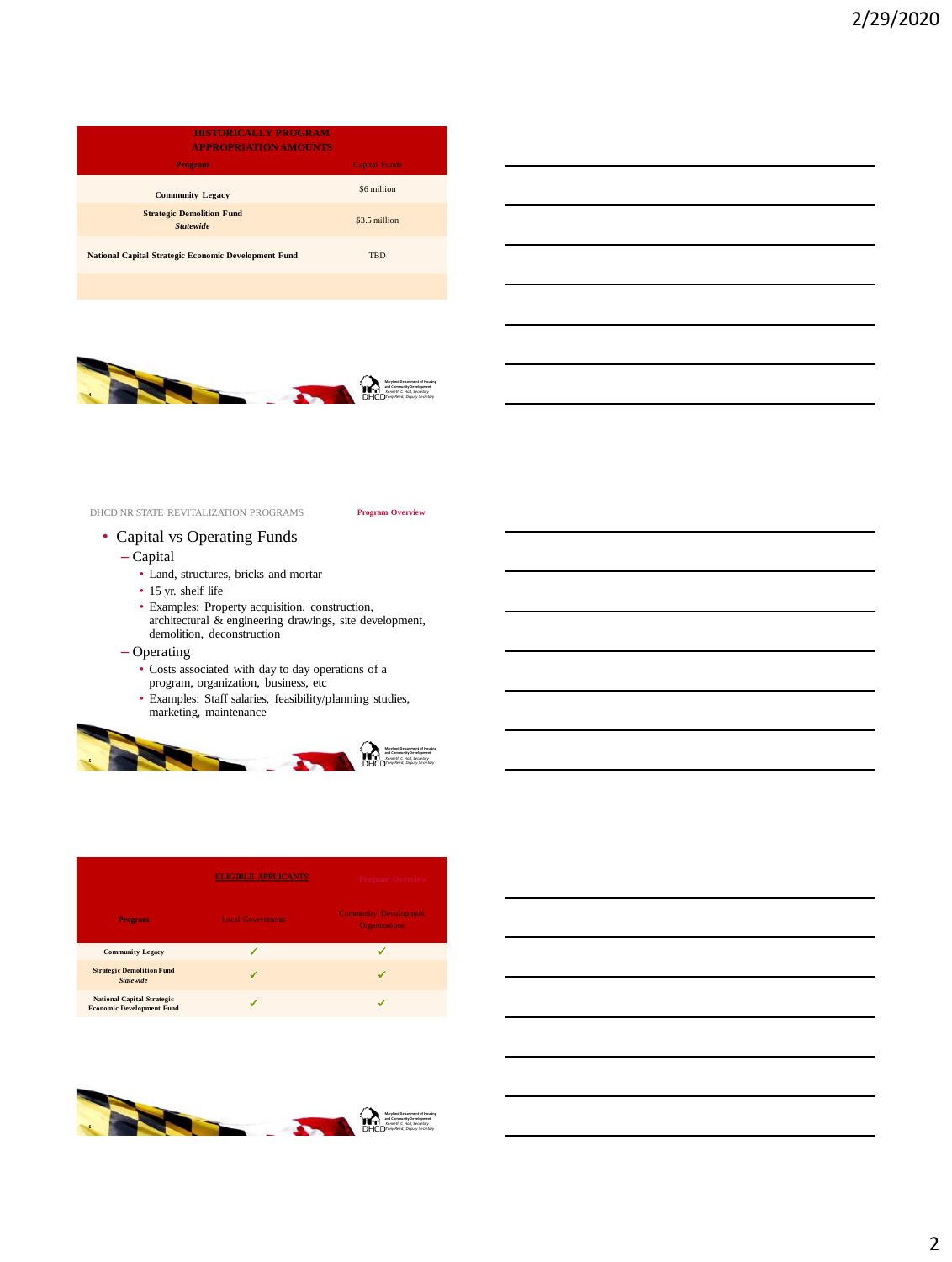# Definitions of Eligible Applicants

- Community Development Organizations (CDO) a nonprofit organization which operates for the purpose of improving the physical, economic, or social environment of a specific geographic area, including one or more City neighborhoods.
- Local Governments municipal and county governments, quasi-government organizations, such as, redevelopment and housing authorities;
- Group of Local Governments is more than one city, town or county applying jointly; application requires support from each municipality.



# **REVITALIZATION BUILDING BLOCKS**

Setting the Stage for Our Revitalization Investments



DHCD NR STATE REVITALIZATION PROGRAMS

# **Eligible target areas**

• Projects must be located in designated **Sustainable Communities** throughout Maryland. Sustainable Communities are areas found within Priority Funding Areas (PFAs) and are targeted for revitalization.

– *Note that each program may have special exceptions*

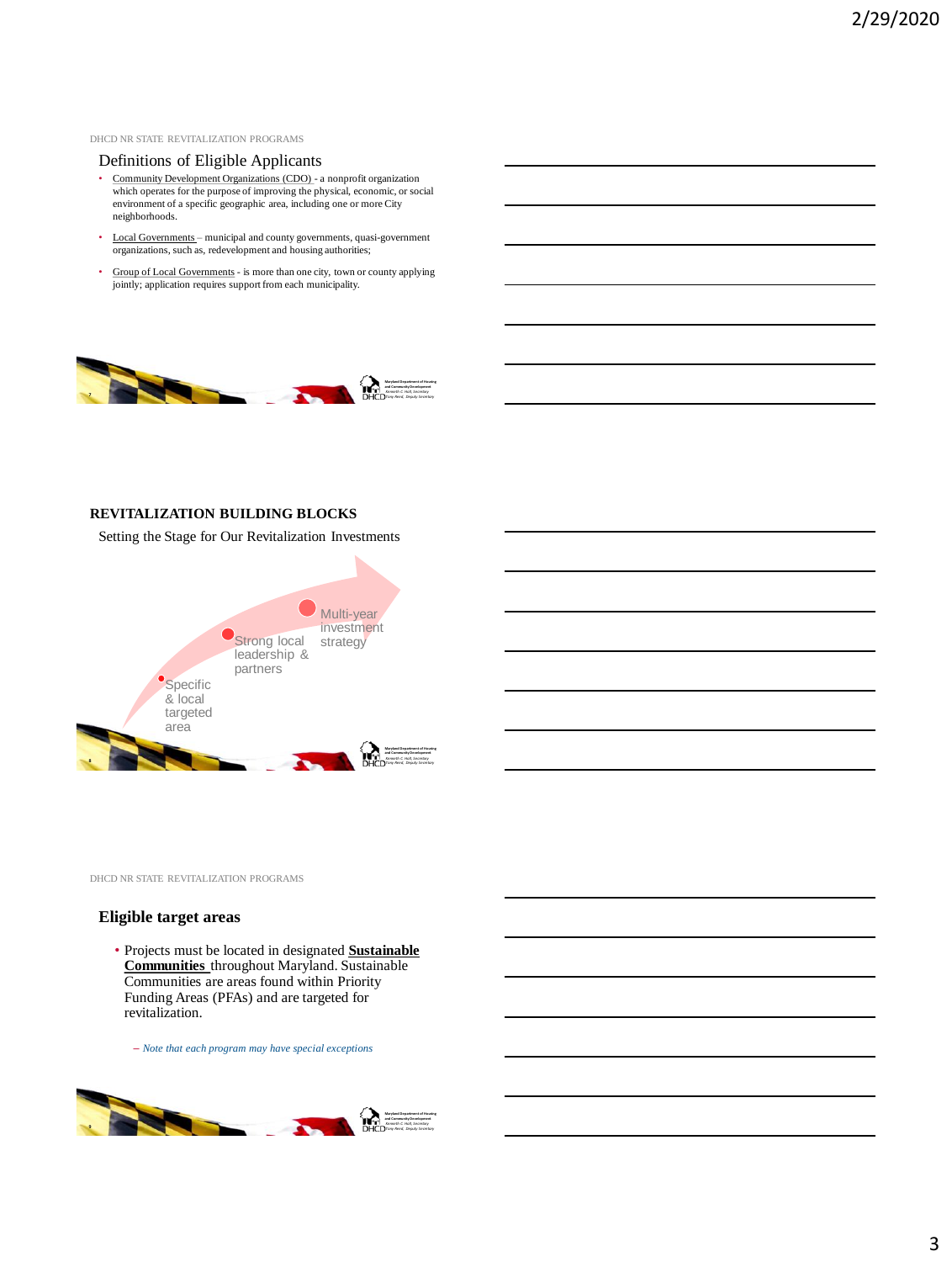**Program Overview**

# **2010 SUSTAINABLE COMMUNITES ACT**

- Provides opportunity to offer multi-agency "revitalization tool box" and "stack" state resources
- Creates a shared designation, "Sustainable Communities" among various agencies – interagency review
- Encourages local governments to target a geographic area in need of revitalization and prepare a 5-year investment strategy



# SUSTAINABLE COMMUNITIES in MARYLAND



DHCD NR STATE REVITALIZATION PROGRAMS

# **Is Your Project in a Sustainable Community or Other Incentive Area?**

**NEIGHBORHOOD REVITALIZATION MAPPER (PUBLIC)**

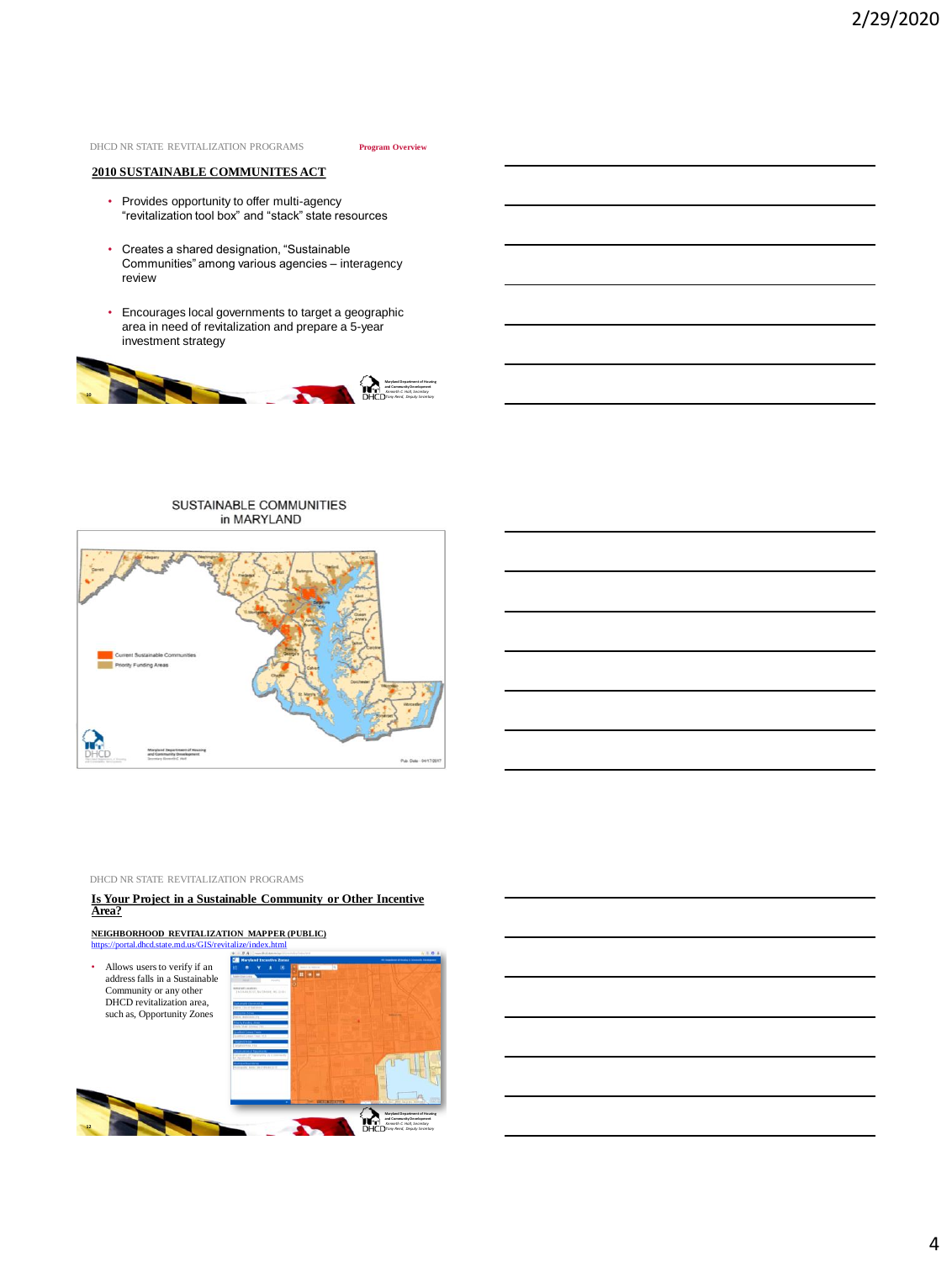# **HOW TO ACCESS OUR REVITALIZATION RESOURCES:**

- 1. Be an eligible applicant or PARTNER with an eligible applicant
- 2. Propose shovel-ready projects
- 3. Make a revitalization impact
- 4. Leverage other resources



**People** Partnerships & coalitions with local gov'ts, CDCs, CDFIs

DHCD NR STATE REVITALIZATION PROGRAMS **Program Overview**

# **COMMUNITY LEGACY (CL)**

#### **Program Purpose**

**13**

• Preserve existing communities as places to live and conduct business to reduce outward pressure for sprawl development and promote sustainable communities

#### **Eligible Use of Funds**

• Capital expenditures

# **Eligible Areas**

- Sustainable Communities
- Opportunity Zones in Allegany, Garrett, Somerset and Wicomico Counties

# **Eligible Applicants**

• Local governments, non-profit community development organizations



DHCD NR STATE REVITALIZATION PROGRAMS **Program Overview**

# **EXAMPLES OF ELIGIBLE CL ACTIVITIES**

- Establishment of a revolving fund to attract home buyers via acquisition and rehabilitation
- Programs for existing homeowners and businesses to improve their properties
- Development of mixed-use projects that may combine housing, retail, office and others
- Development and/or ownership of open space

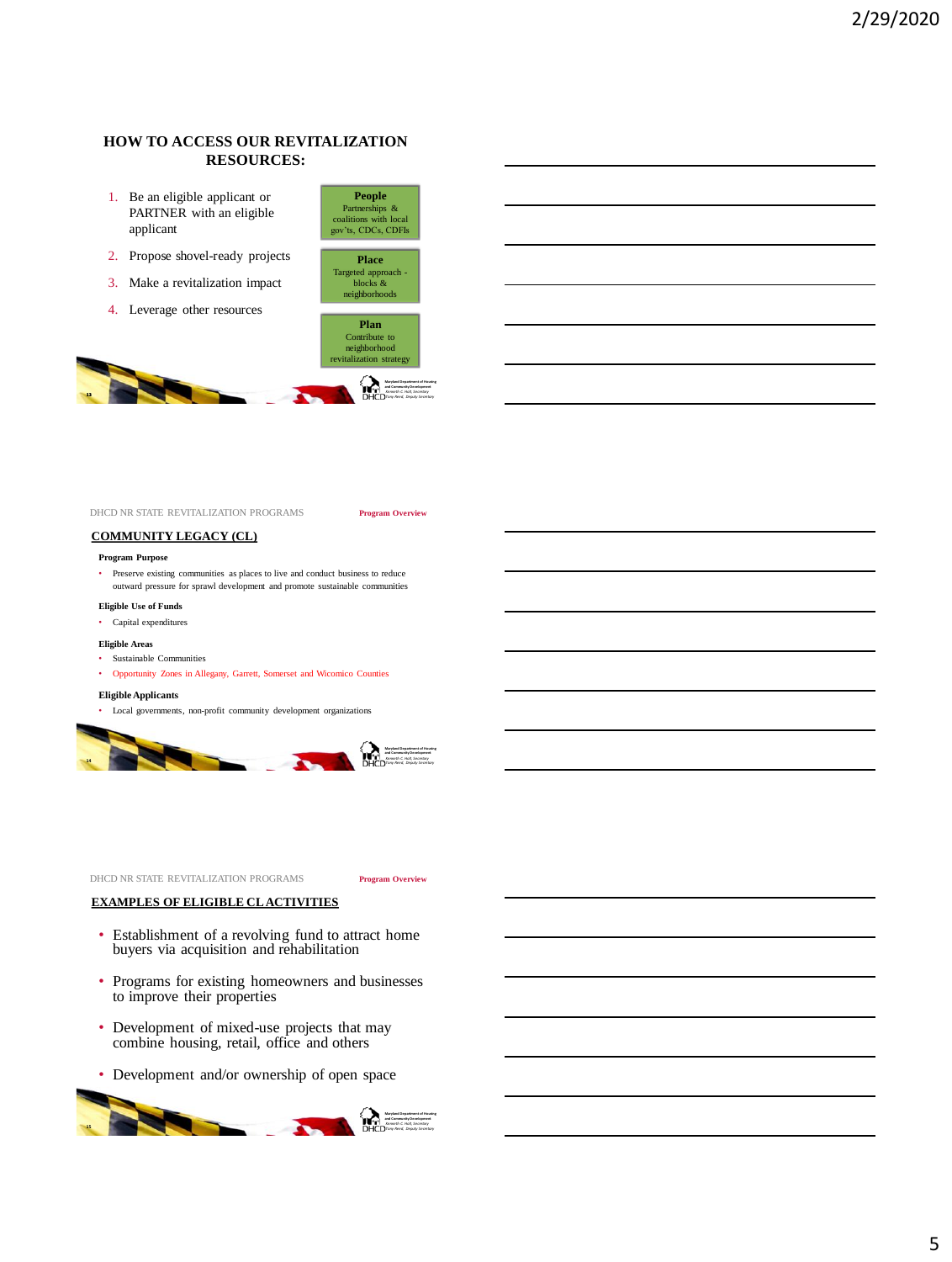#### DHCD NR STATE REVITALIZATION PROGRAMS **Program Overview**

# **EXAMPLES OF ELIGIBLE CL ACTIVITIES (Cont.)**

- Public infrastructure that is incidental to a Community Legacy project
- Streetscape improvements along streets that are generally not State highways
- Strategic demolition and land acquisition to stimulate redevelopment
- Acquire and/or improve vacant buildings or unimproved land



# **NEIGHBORHOOD REVITALIZATION PLAN Program Overview**

- A. Housing
- B. Economic Development
- C. Transportation
- D. Natural Resources
- E. Quality of Life
- F. Community Engagement



DHCD NR STATE REVITALIZATION PROGRAMS **Program Overview**

# **STRATEGIC DEMOLITION FUND (SDF) - STATEWIDE**

#### **Program Purpose**

- Accelerate economic development and job production
- Improve the economic viability of "grey field development" which often faces more barriers than sprawling "green field development."

#### **Eligible Uses of Funds**

• Predevelopment Expenditures: Demolition, Site acquisition and assembly, Site development, public infrastructure improvements, Construction level designs, stabilization

# **Eligible Areas**

- Sustainable Communities
- Opportunity Zones in Allegany, Garrett, Somerset and Wicomico Counties

# **Eligible Applicants**

Local governments, non-profit community development organizations

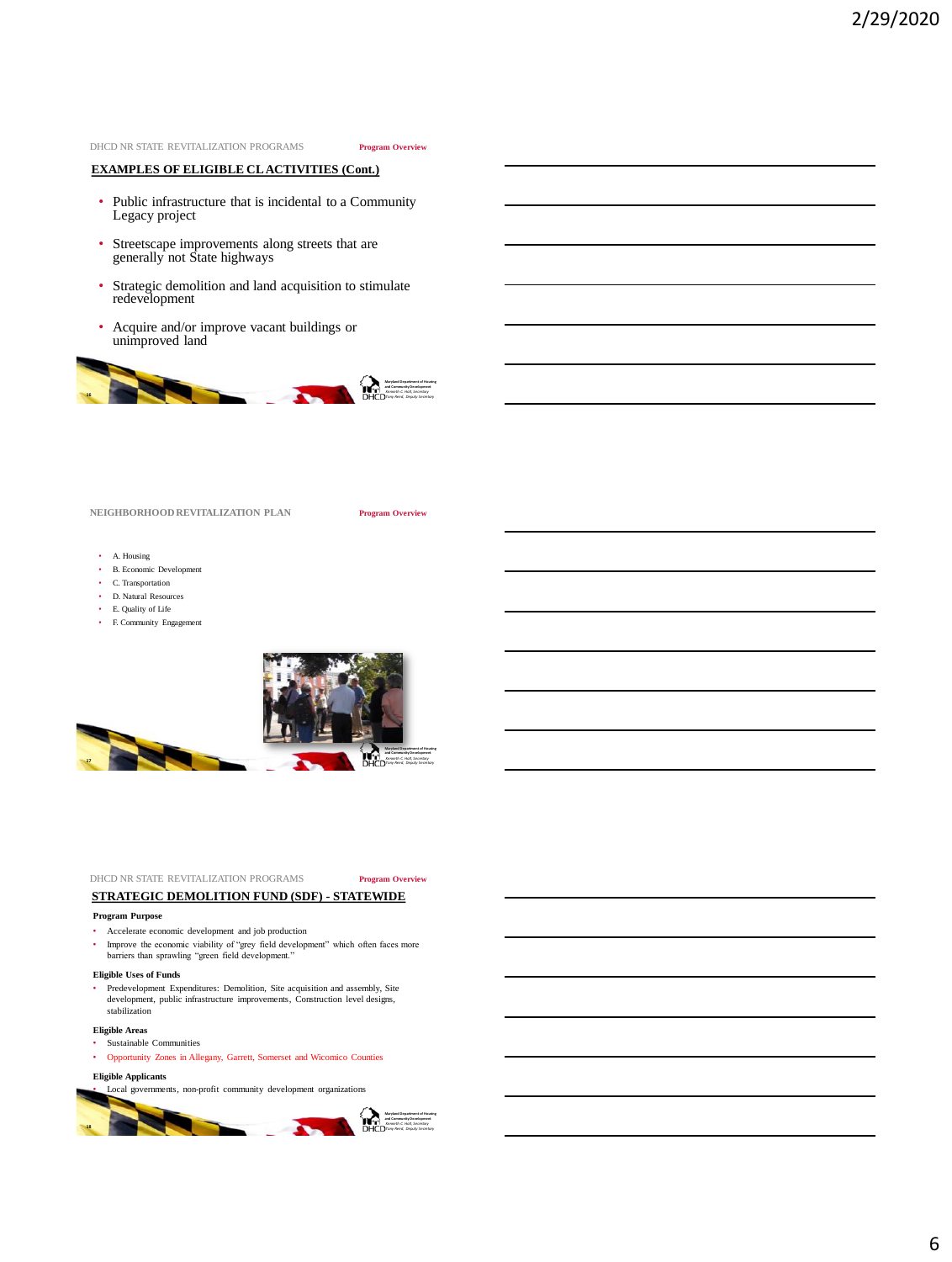#### DHCD NR STATE REVITALIZATION PROGRAMS **Program Overview**

# **STRATEGIC DEMOLITION FUNDING - STATEWIDE**

- Award amounts : \$250,000 \$500,000 on average
- **Note:** The applicant shall provide evidence of a match that is equal to 25% of the Strategic Demolition Fund request.



DHCD NR STATE REVITALIZATION PROGRAMS **Program Overview**

# **NATIONAL CAPITAL STRATEGIC ECONOMIC DEVELOPMENT FUND (NED)**

**Program Purpose:**

• Provides strategic investment in local housing and businesses to encourage healthy, sustainable communities with a growing tax bas and enhanced quality of life

#### **Eligible Areas**

• Within Maryland's National Capital Region, defined as the area inside the Interstate 495 beltway in Montgomery and Prince George's Counties

#### OR

• Outside of the 495 beltway in Prince George's or Montgomery Counties if project is inside of a Qualified Opportunity Zone or Enterprise Zone.

#### **Eligible Applicants**

• Local governments, housing authorities, non-profit community development organizations WITH A STRATEGIC REVITALIZATION PLAN



DHCD NR STATE REVITALIZATION PROGRAMS **Program Overview**

# **NATIONAL CAPITAL STRATEGIC ECONOMIC DEVELOPMENT FUND**

# **Eligible Use of Funds**

- Down payment assistance to attract home buyers to purchase and rehabilitate homes.
- Acquire or rehabilitate vacant or blighted properties.
- Improve existing residential and business properties.<br>• Energy efficiency through weatherization and energy
- Energy efficiency through weatherization and energy retrofits.
- Development of affordable housing.<br>• Development of mixed-use projects
- Development of mixed-use projects that combine housing, retail and office space.
- Development or enhancement of community open space or public infrastructure.
- Strategic demolition.
- Workforce and employment development programs.<br>• Career and technical education and annenticeshin r
- Career and technical education and apprenticeship programs.
- Operating costs necessary to implement a community enhancement project (if/when operating funds are available).

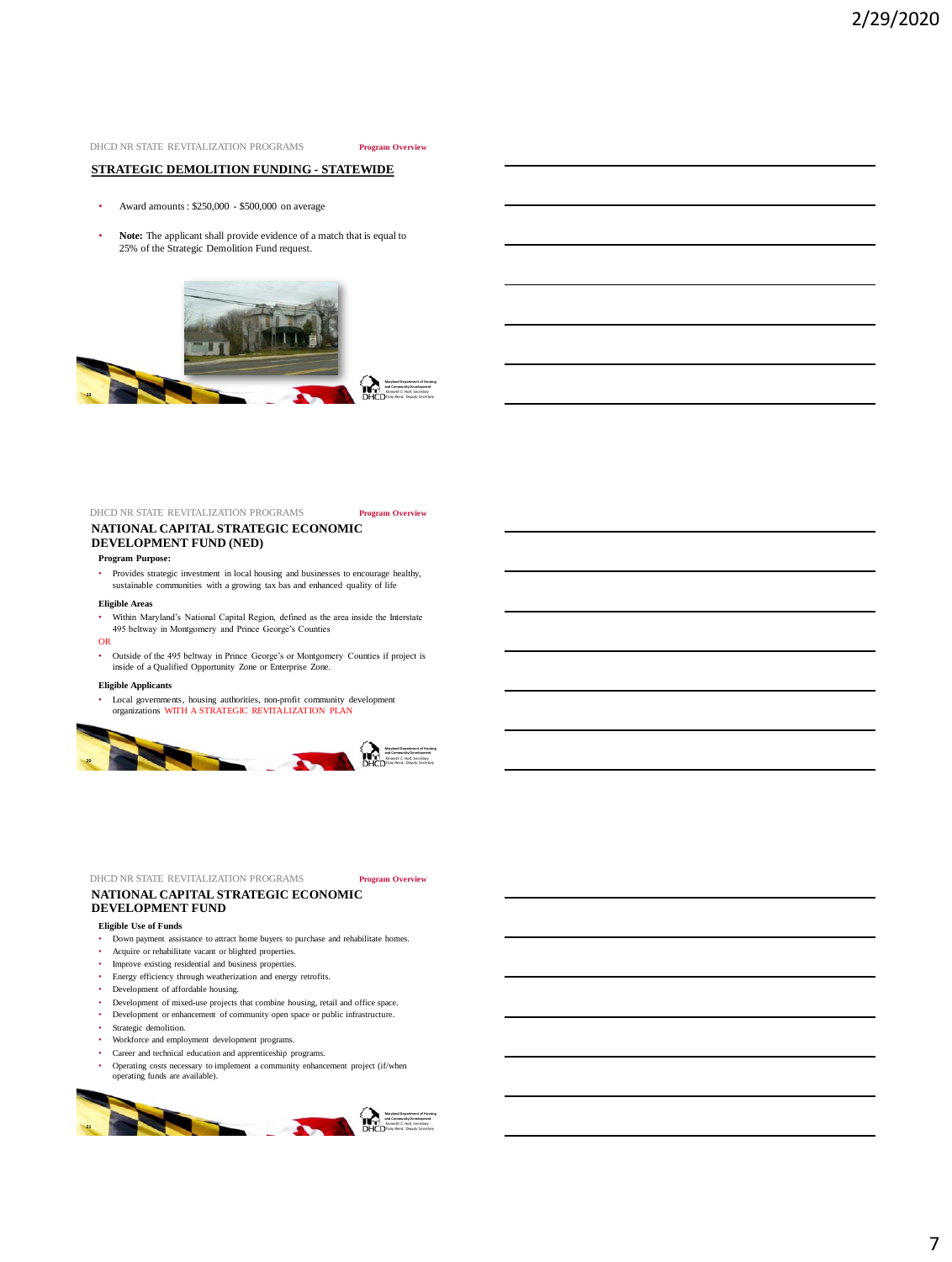# Project Examples



City of Frostburg

**Frostburg Museum Building Reuse**

**FY: 2015 and 2016** Total Award Amount: \$100,000

Rehabilitation of historic St. Michael's Catholic Church School building on Main Street for reuse as new location for the Frostburg Museum.

Impact: Support for adaptive reuse of commercial buildings that contribute to the historic district



**SRP Project Examples**



# **Acquisition and Renovation Program**

**FY: 2016** Total Award Amount: \$500,000 Total Project Cost**: \$4.098M**

Acquisition and renovation of homes to boost volume of renovated properties for sale.



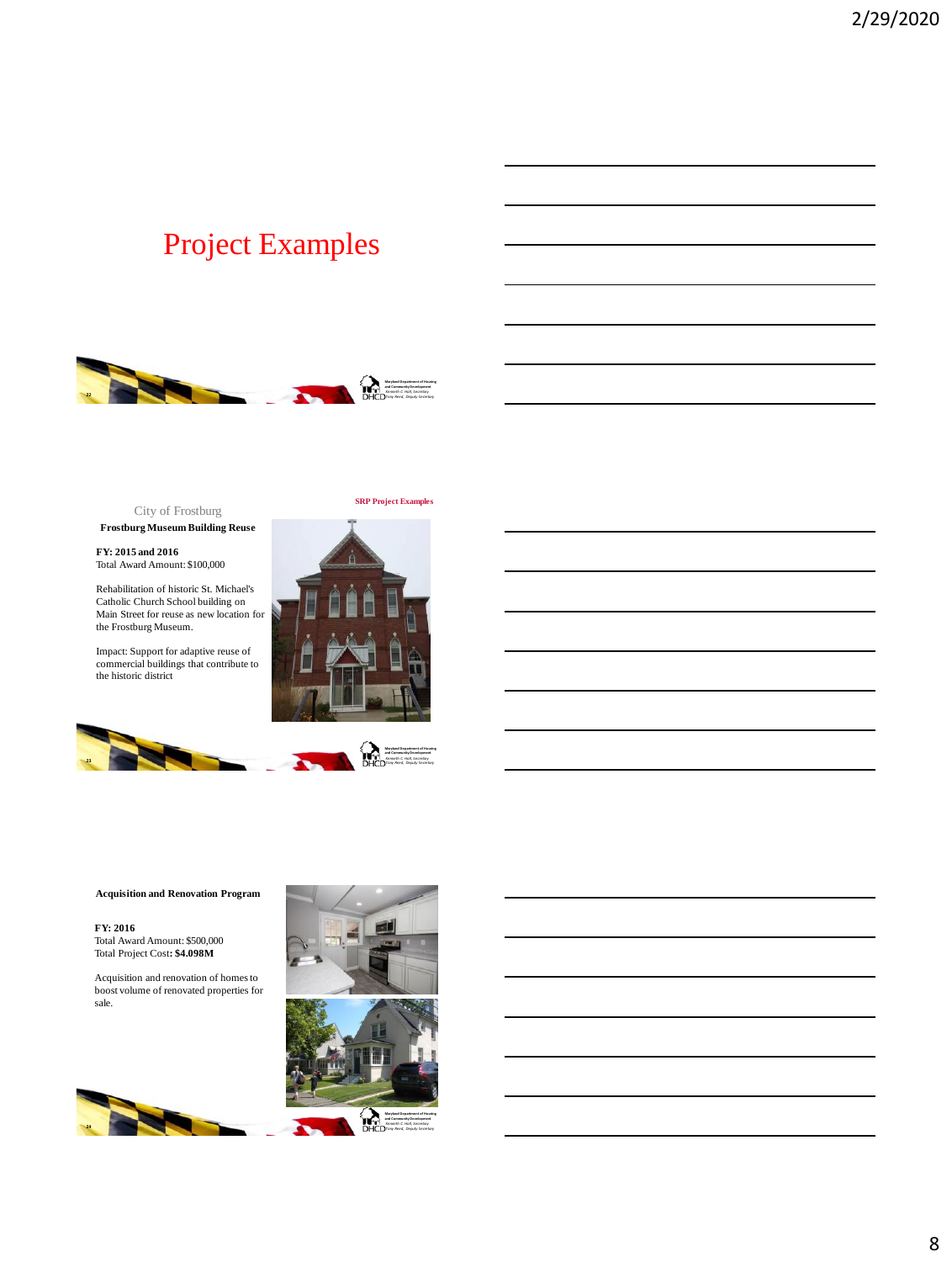# Town of Thurmont

**Railroad Bridge Beautification**

**FY: 2018** Total Award Amount: \$20,000

**25**

Total Project Cost**: \$40,000**

Rehabilitate the bridge which is one of the key entrances to Thurmont Main Street

Impact: Show of sense of community pride as well as a focal point for the rich railroad history in Thurmont

**SRP Project Examples**





DHCD NR STATE REVITALIZATION PROGRAMS **SRP Project Example**

*Kenneth C. Holt, Secretary Tony Reed, Deputy Secretary*

- **Awardee Name:**  Redevelopment Authority of Prince George's County
- **Project Name:** Mt. Rainier Site Acquisition and Assembly – 3300 Rhode Island Avenue
- **Award Amount:** \$475,000 • **Project Description:**  Acquisition of a vacant building to create a mixed-use development containing housing and retail.





# Central Baltimore Partnership **Commercial Facade Improvement**

**FY: 2017, 2018, 2019** Total Award Amount: \$150,000 Total Project Cost**: \$510,000**

Provide facade improvement matching grants to commercial properties to spark investment and eliminate blight elevating area districts.

Impact: The Central Baltimore Commercial Façade Improvement Program has combated decades of disinvestment commercial properties throughout Central Baltimore.

**27**



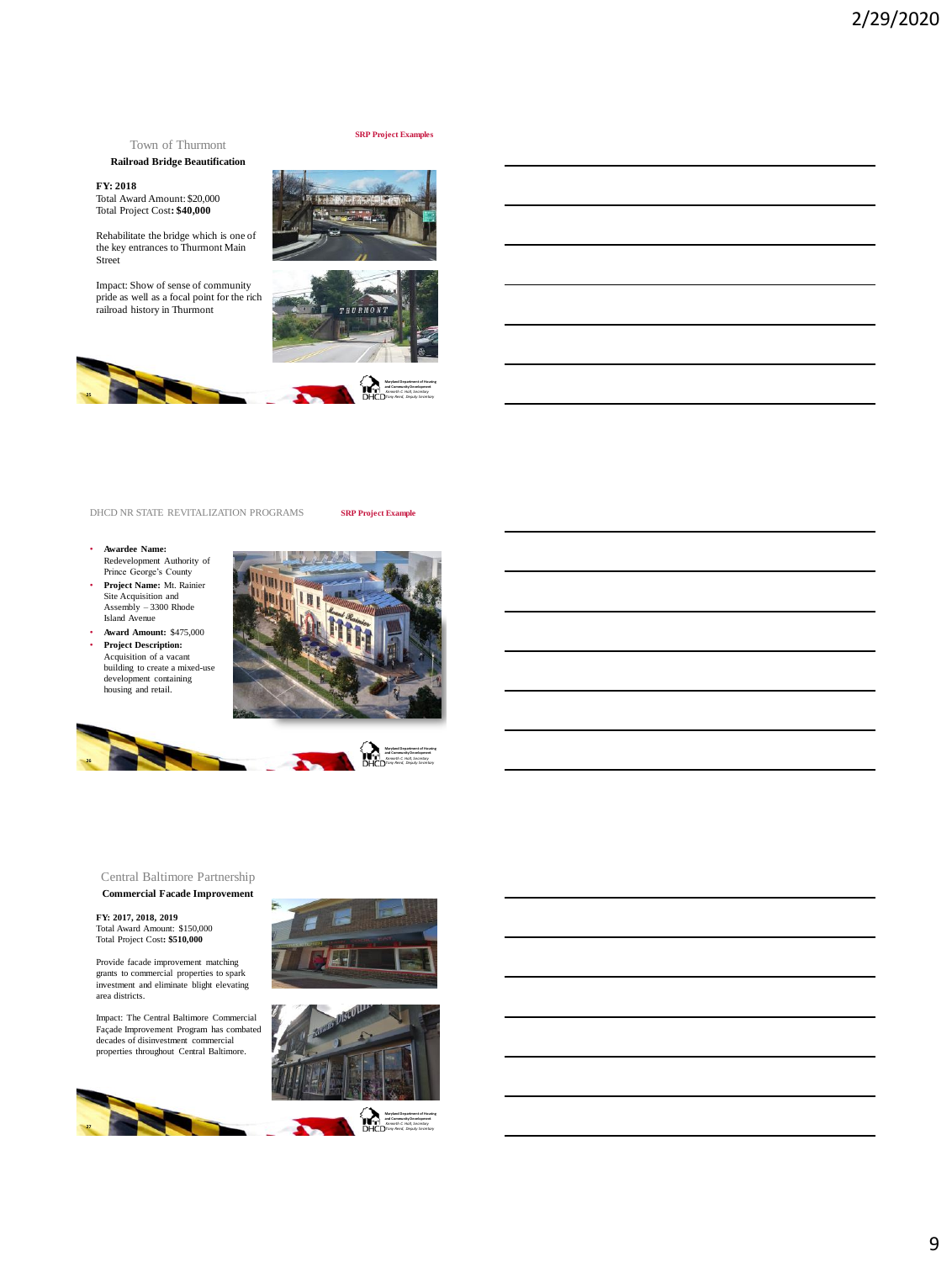Project Name: Eastern Shore Land Conservancy

Location: Town of Easton

Before: Laundry/Dry Cleaning facility, built 1920's

Period Vacant: 4 years

**28**

Key Partner: Eastern Shore Land Conservancy

NR Funding Program: SDF

After: Non-profit office hub, ESLC headquarters



**SRP Project Example - Increase jobs on Main Street, Reuse Vacant Buildings**

> **Maryland Department of Housing and Community Development**

Project Name: Tome Gas House

Location: Town of Port Deposit

Before: Gas house used to generate power for the Tome mansion, built 1850

Period Vacant: Only used as gas house

Total Award Amount: \$150,000, CL

After: Visitor Center and Towson University Research and Education Center for the Northern Map Turtle







*Kenneth C. Holt, Secretary Tony Reed, Deputy Secretary*

*Kenneth C. Holt, Secretary*

Project Name: Calvert Road Daycare Facility (project in-progress)

Location: 4601 Calvert Rd., City of College Park

Before: School, built in late 1930's, addition in 1960's

Period Vacant: 10 years

NR CL Funds: \$100,000

After: Day care facility

**30**



**SRP Project Example: Increase day**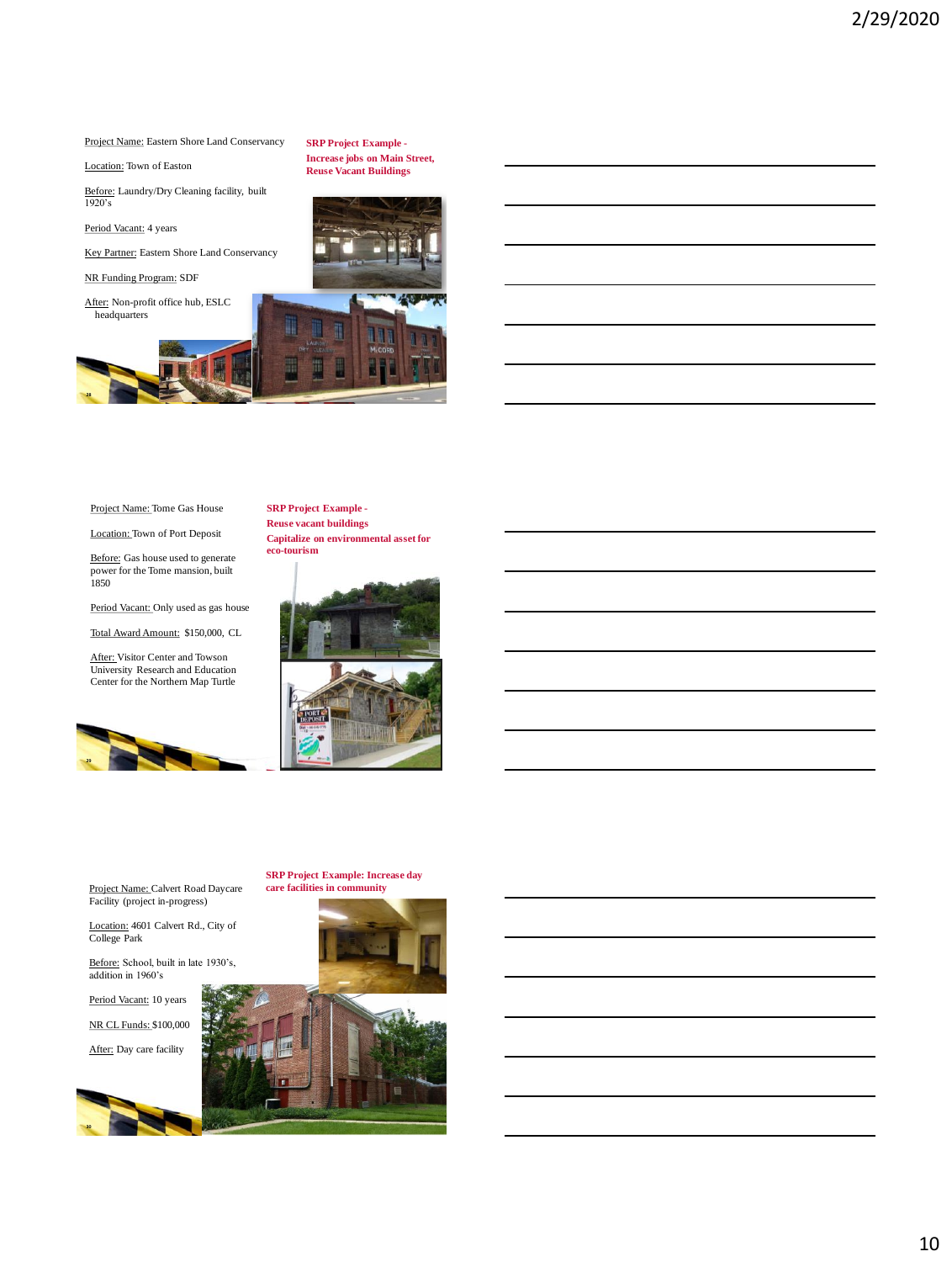# **Fayette to Highland Placemaking** Southeast CDC

#### **FY: 2016** Total Award Amount: \$175,000

Transform transit hubs and key gateways along within Highlandtown's Arts & Entertainment District, Main Street and Healthy Neighborhoods area.





#### DHCD NR STATE REVITALIZATION PROGRAMS

**Application Process**

# **FY 2021 APPLICATION PROCESS**

# **Threshold requirements**

- Current awardees are required to be in compliance with terms and conditions of their current award agreements
- Sufficient progress must have been achieved and the awardee must be in good standing with all reporting<br>requirements, including Quarterly or Final Reports and/or<br>Expense Summaries from prior awards. Consult with your<br>project manager to discuss the status of your existing<br>pr



DHCD NR STATE REVITALIZATION PROGRAMS

**Application Process**

# **FY 2021 APPLICATION PROCESS**

# **Mandatory online submission of applications**

- All 2021 SRP applications must be completed and submitted electronically using the DHCD Project Portal web-based system
- [https://projectportal.dhcd.state.md.us](http://project.portal.dhcd.state.md.us/)
- Returning applicants should already have accounts in the system
- Contact your project manager for assistance in accessing the system

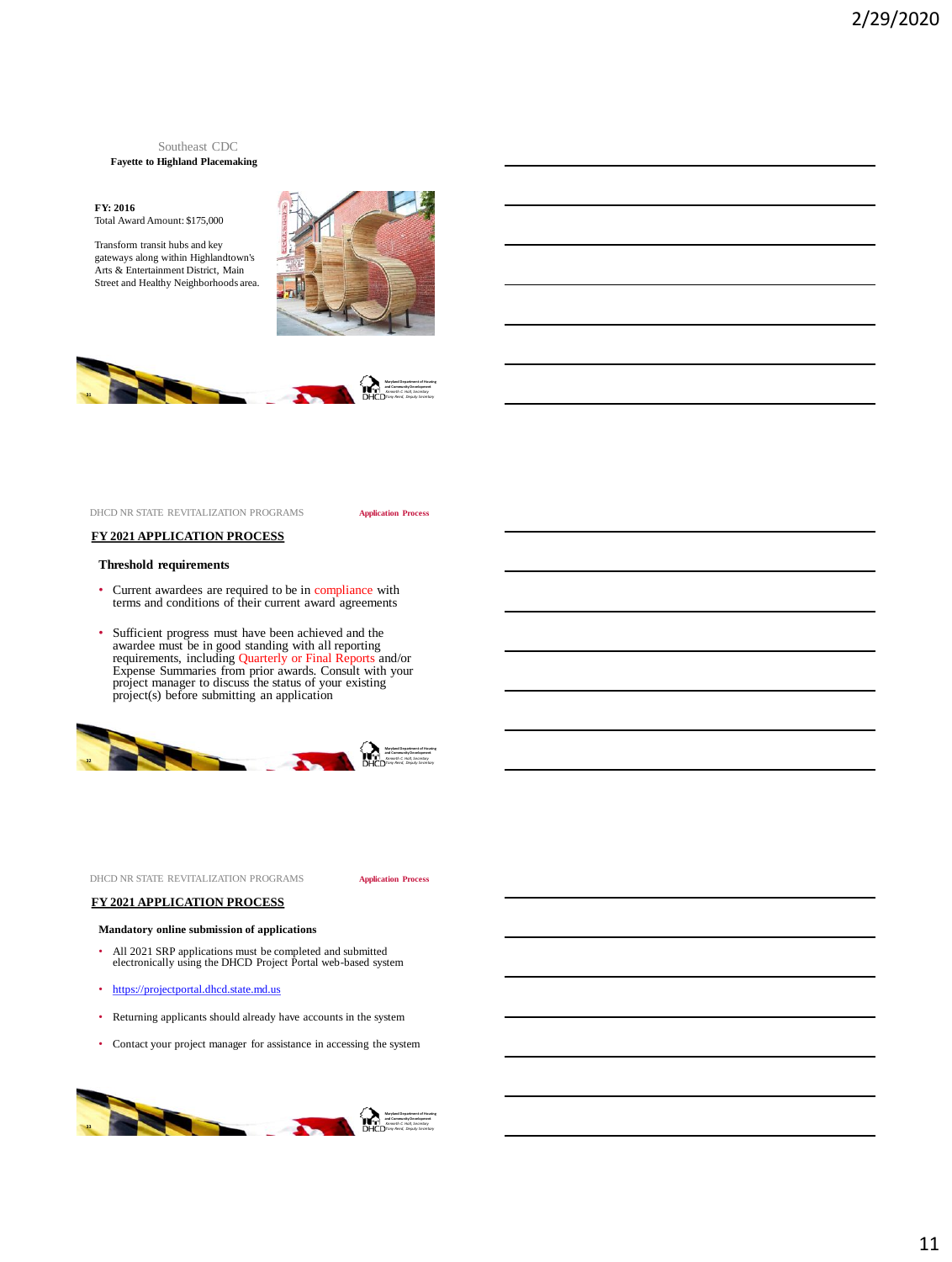**Application Process**

# **FY 2021 APPLICATION PROCESS**

#### **Optional attachment for legal exhibit:**

# **Notification for Local Support Resolutions or Letter of Support**

- State will notify local jurisdictions of your intent and request support
- NOTE: BRNI applicants no longer need to obtain a Local Government Resolution or Letter of Support State will notify local jurisdictions of your intent and request support

# **Required attachments for legal exhibit:**

**Corporation Resolution** (Signatory Authority)

# **Signed Disclosure Authorization and Certification**

**Sustainable Community Area Map(s)** – as printed from DHCD Mapper site



#### DHCD NR STATE REVITALIZATION PROGRAMS

**Application Process**

# **FY 2021 APPLICATION PROCESS**

# **Required Attachments for Legal Exhibit (Continued)**

#### **Documents for Community Development Organizations**

- Articles of Incorporation
- By-Laws
- IRS Tax Exempt Determination Letter
- Evidence of Certificate of Good Standing SDAT
- List of Organization's Board of Directors
- Organization's Operating Budget for the Current Year<br>• Most Becont Independent Financial Audit of the Organization
- Most Recent Independent Financial Audit of the Organization<br>• Evidence of Certificate of Good Standing SDAT
- Evidence of Certificate of Good Standing SDAT
- MD Charitable Organizations Registration



DHCD NR STATE REVITALIZATION PROGRAMS

**Application Process**

# **FY 2021 APPLICATION PROCESS**

# **Other Supporting Attachments**

# **Individual Project Information**

- 1. Evidence of site control
- 2. Documentation of funding commitments
- 3. Cost estimates
- 4. Program guidelines
- 5. Sustainable Communities (Priority Funding Area) Map
- 6. Memoranda of Understanding
- 7. Public Relations Material

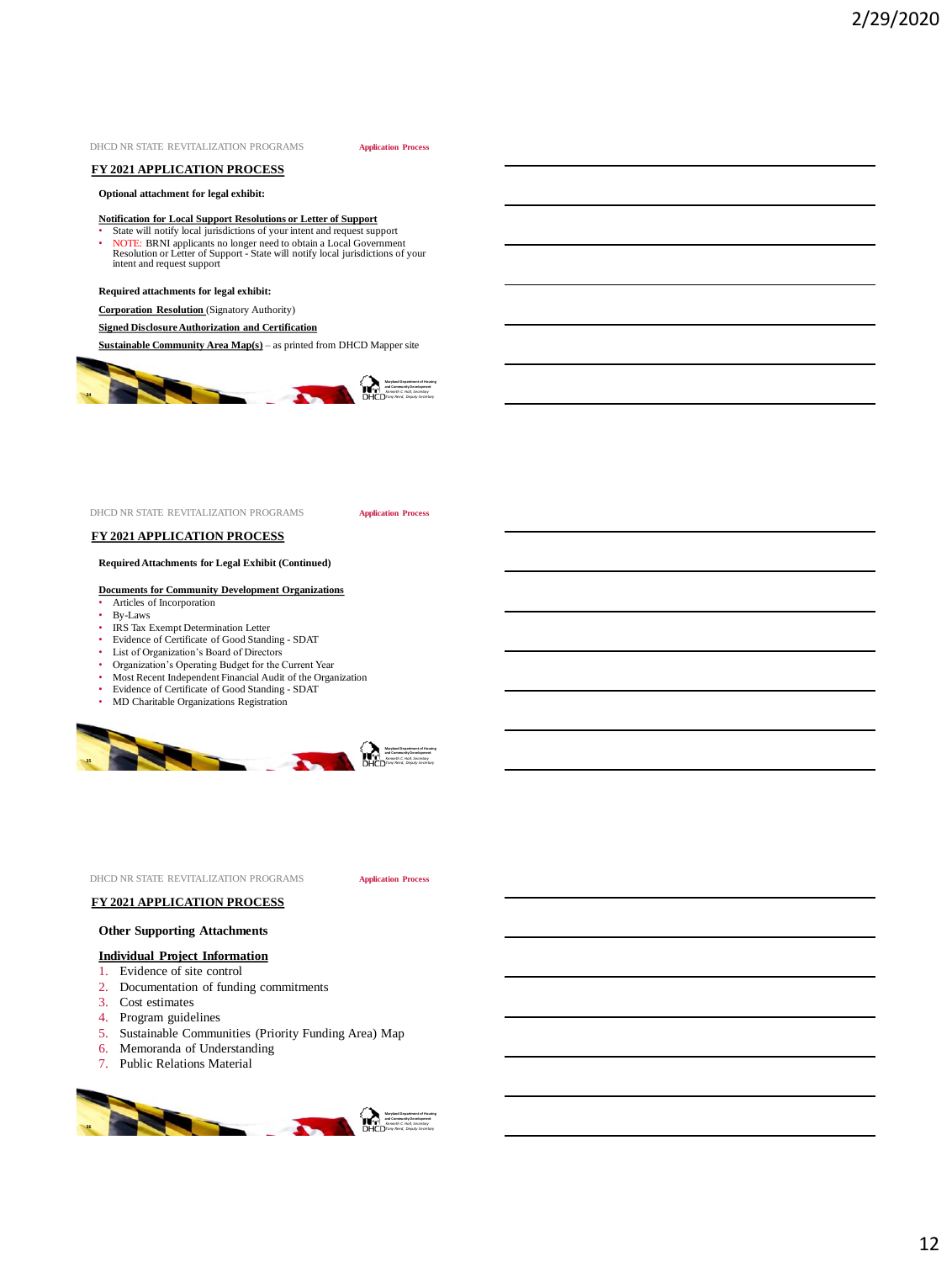# **FY 2021 APPLICATION PROCESS**

# **Other supporting attachments (cont.)**

# **Photographs**

- Interior and Exterior
- If the project is a site, photographs of the site

# **Construction or renovation projects**

- Plans/specs, construction drawings
- Maryland Historical Trust review (if applicable)
- A Minority Business Enterprise Plan will be required if funds will exceed \$250,000



DHCD NR STATE REVITALIZATION PROGRAMS **Application Process**

**Application Process**

# **MARYLAND HISTORICAL TRUST REVIEW**

- Section 106 compliance review is required for all capital projects
- Review is required prior to starting work or disbursement of funds
- If a project was reviewed previously by another agency/program or from a prior fiscal year, evidence of that review may be uploaded to your application
- If a review has not yet occurred, DHCD will coordinate the review once award decisions are made



DHCD NR STATE REVITALIZATION PROGRAMS **Review ProcessFY 2020 REVIEW PROCESS MARYLAND**<br>HISTORICAL MDE Maryland Department TRUS Maryland Department of Planning MARYLAND **DEPARTMENT OF NATURAL RESOURCES** Maryland **Maryland Department of Housing and Community Development** *Kenneth C. Holt, Secretary Tony Reed, Deputy Secretary* **39**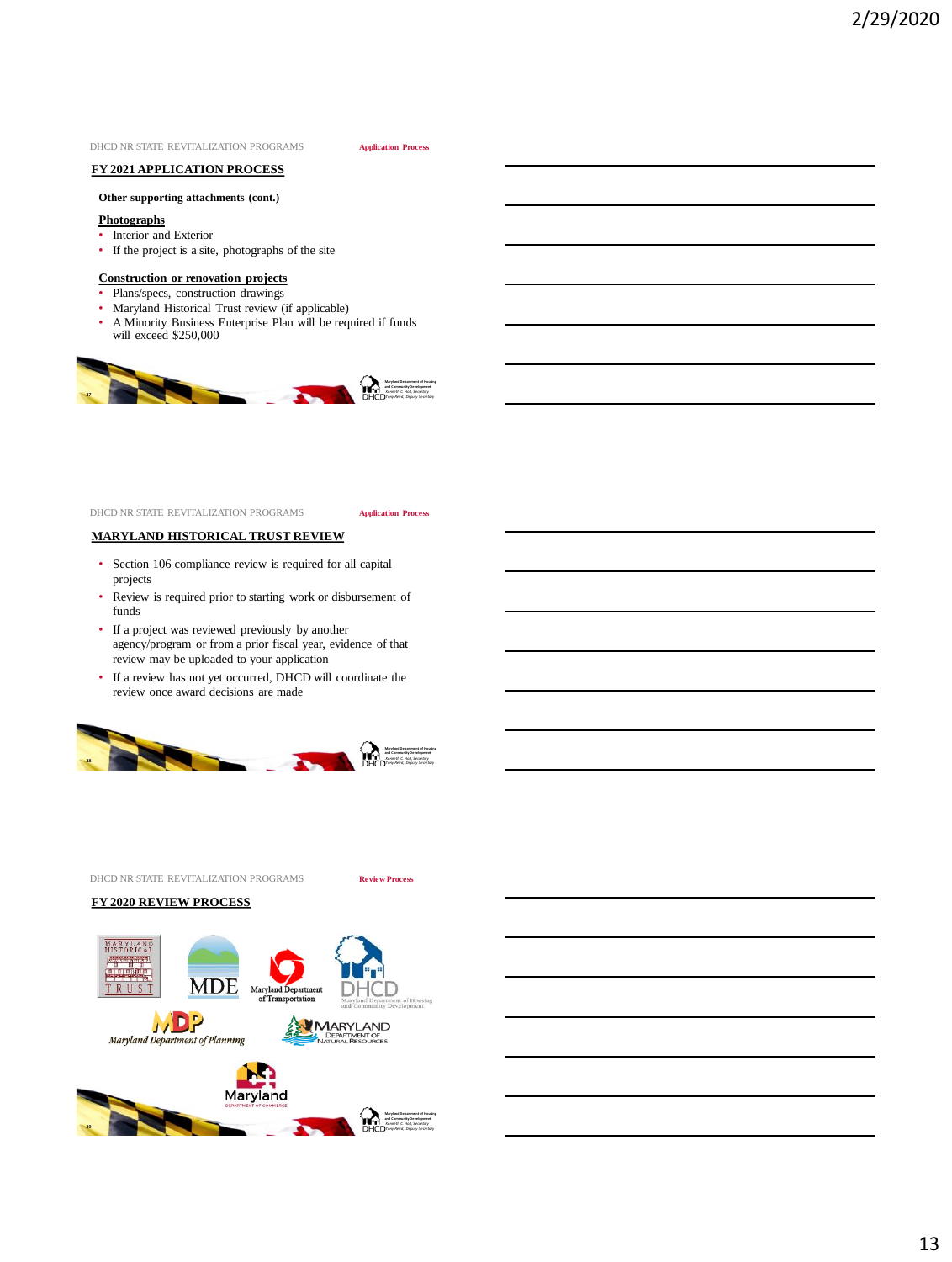**Review Process**

# **FY 2021 REVIEW PROCESS**

# **Project criteria**

- Demonstration of community need for reinvestment 20 points
- Clarity of project details and readiness to proceed 30 points
- Capacity of projects sponsors and partners 20 points
- Committed financial resources and other leverage 30 points



DHCD NR STATE REVITALIZATION PROGRAMS

**Review Process**

# **FY 2021 REVIEW PROCESS**

# **Priority considerations**

- Revitalization of older communities in areas that can be positioned to absorb increased growth due to the population projections for Maryland
- Project C.O.R.E. initiatives, such as those that eliminate blight and revitalize communities in Baltimore City
- Activities in the designated Main Street Maryland communities as well as the Baltimore City Main Street communities that further their revitalization efforts, and have a positive effect on surrounding residential areas
- Transit Oriented Development (TOD) that promotes compact redevelopment and connects housing with job opportunities



DHCD NR STATE REVITALIZATION PROGRAMS

**Review Process**

# **FY 2021 REVIEW PROCESS**

# **Priority considerations (cont.):**

- Programs and projects that encourage or incorporate elements addressing environmental responsibility and stewardship into site and project development, design, construction and housing rehabilitation retrofits
- Programs and projects that incorporate and align a full range of State and local revitalization programs and financing tools (grants, loans, credit enhancements and tax credits)
- Capital investments and business practices that incorporate hiring practices of a diverse workforce that result in increased workforce development opportunities that generate both temporary construction and permanent jobs